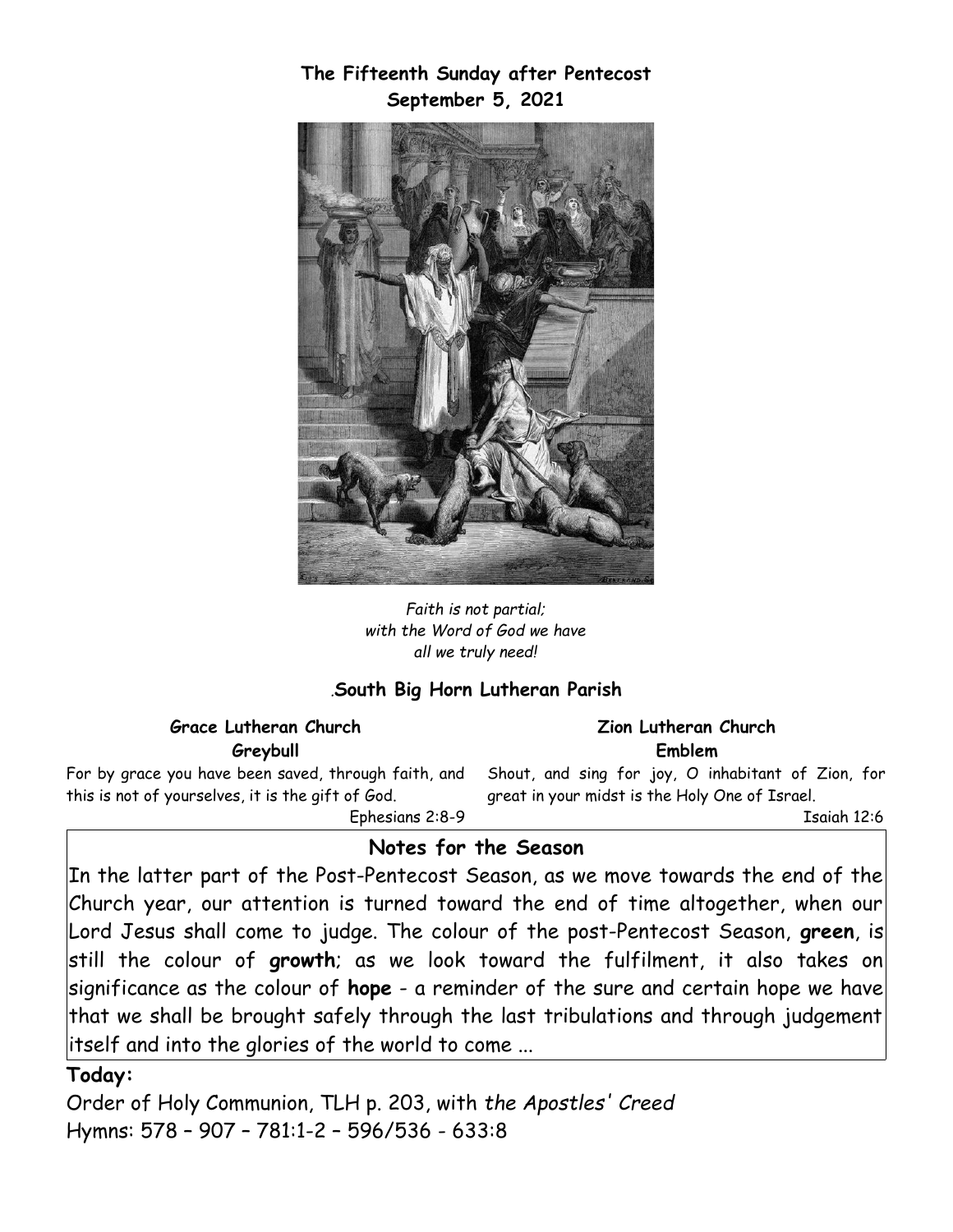# **About Holy Communion**

In the Sacrament we are made one with the risen Christ, and with each other. According to Holy Scripture, oneness in faith and confession is a precondition for such unity. As such, only Christians who share our faith and confession, and who therefore belong to congregations in the fellowship of the Lutheran Church-Missouri Synod, will commune in our church. **Visitors wishing to receive the sacrament** -  $|{\sf please}$  speak with Pastor prior to the service. We ask that our guests be respectful of $|$ our faith. **We sincerely welcome our visitors**; we assure you that we uphold this practice *also* out of concern for *your* spiritual welfare, and that our Pastor would love to study Scripture with you and help you embrace the full counsel of God, so that we can celebrate the Sacrament in a manner pleasing to God and beneficial for us all.

## **Just so we do not forget:**

I believe that I cannot by my own reason or strength believe in Jesus Christ, my Lord, or come to Him; but the Holy Spirit has called me by the Gospel, enlightened me with His gift, sanctified and kept me in the true faith. In the same way He calls, gathers, enlightens, and sanctifies the whole Christian Church on earth and keeps it with Christ in the one true faith. In this Christian Church He daily and richly forgives all my sins and the sins of all believers. *Of the Small Catechism*

**This is our faith** *– from the Confessions of our Church*

In conversion, faith is kindled in us by the Holy Spirit from the hearing of the Gospel. Faith lays hold of God's grace in Christ, by which the person is justified. Then, when the person is justified, he is also renewed and sanctified by the Holy Spirit. From this renewal and sanctification the fruit of good works then follow.

*Formula Concord,* the *Solid Declaration*

**Pastor Tinglund shall be gone Tuesday afternoon** on a personal matter. Messages can be left at cell phone 605-228-9216.

**LWML Fall Rally** at Powell, Saturday, September 18, beginning at 9:30 am. All ladies of the congregations, of all ages, are invited and encouraged to attend.

**In-gathering for the LWML Fall Rally** of things specifically needed by the elderly: Kleenex, soft soap, paper towels, 4 roll packages of toilet paper. More information on the bulletin board.

**Sing-along at the Parsonage**, hopefully outside, on Sunday, September 26, beginning at 6 pm. Hamburgers, chips, and soft drinks will be provided, sponsored by Thrivent. Anything else you think should be there, you should bring along.

**Services of penitence and prayer** are held at Grace on Friday nights at 7 pm. in response to the Wuhan Virus and other current threats to the peace and freedom of the Church of Christ, and the well-being of people in the country and in the community.